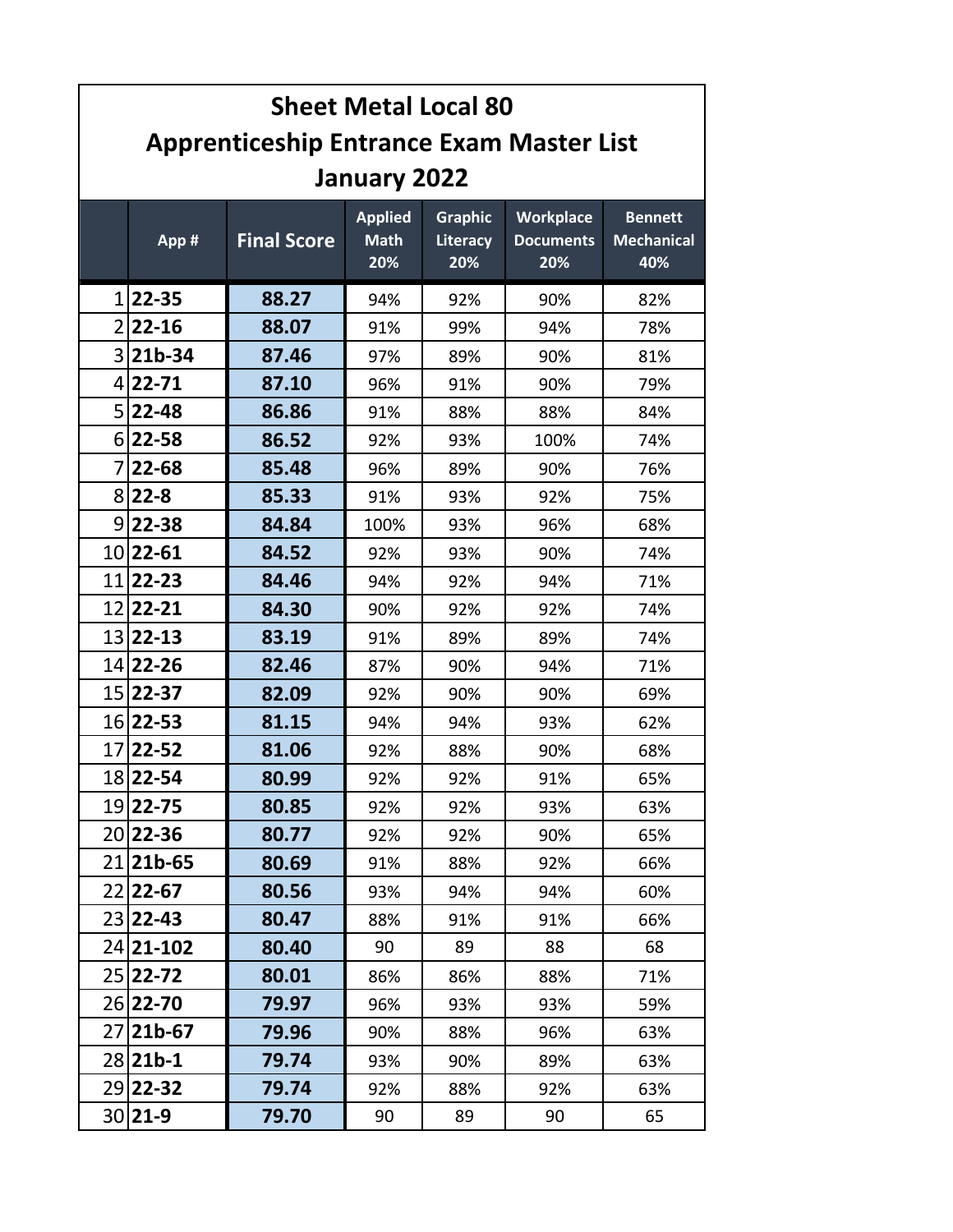|    | 31 22 - 46       | 79.65 | 84% | 83% | 92% | 69% |
|----|------------------|-------|-----|-----|-----|-----|
|    | 32 22-49         | 79.65 | 87% | 86% | 88% | 69% |
|    | 33 22 - 62       | 79.57 | 87% | 83% | 87% | 71% |
|    | 34 22 - 76       | 79.50 | 86% | 87% | 90% | 68% |
|    | 35 21 - 13       | 79.40 | 90  | 89  | 94  | 62  |
|    | 36 21 - 96       | 79.40 | 90  | 89  | 89  | 65  |
|    | 37 21 - 70       | 79.40 | 87  | 92  | 86  | 66  |
|    | 38 21b-30        | 79.39 | 94% | 93% | 94% | 57% |
|    | 39 21 - 51       | 79.30 | 90  | 89  | 91  | 63  |
|    | 40 21 - 104      | 79.30 | 88  | 86  | 88  | 68  |
|    | 41 21 - 108      | 79.20 | 96  | 94  | 91  | 57  |
|    | 42 21 - 109      | 79.10 | 91  | 93  | 93  | 59  |
|    | 43 22 - 66       | 79.07 | 90% | 88% | 91% | 63% |
|    | 44 21b-52        | 79.07 | 91% | 88% | 90% | 63% |
|    | 45 22 - 12       | 79.06 | 88% | 86% | 87% | 68% |
|    | 46 21b-13        | 78.93 | 87% | 92% | 92% | 62% |
| 47 | $21-3$           | 78.90 | 91  | 92  | 88  | 62  |
|    | 48 <b>21b-28</b> | 78.86 | 94% | 92% | 90% | 59% |
|    | 49 22 - 18       | 78.55 | 91% | 84% | 88% | 65% |
|    | 50 22 - 30       | 78.42 | 88% | 94% | 92% | 59% |
|    | 51 21 - 92       | 78.30 | 91  | 93  | 92  | 57  |
|    | 52 21 - 99       | 78.30 | 87  | 88  | 88  | 65  |
|    | 53 21 - 60       | 78.20 | 88  | 89  | 88  | 63  |
|    | 54 21b-20        | 78.20 | 91% | 92% | 90% | 59% |
|    | 55 21b-74        | 78.20 | 88% | 91% | 94% | 59% |
|    | 56 21b-82        | 78.20 | 93% | 88% | 92% | 59% |
|    | 57 22 - 45       | 78.17 | 89% | 84% | 82% | 68% |
|    | 58 21b-91        | 78.05 | 94% | 92% | 89% | 57% |
|    | 59 21b-68        | 77.99 | 97% | 93% | 91% | 54% |
|    | 60 21b-95        | 77.90 | 91% | 89% | 89% | 60% |
|    | 61 21b-48        | 77.83 | 93% | 91% | 90% | 57% |
|    | 62 22 - 17       | 77.83 | 92% | 92% | 90% | 57% |
|    | 63 20 - 34       | 77.80 | 86  | 87  | 92  | 62  |
|    | 64 21-120        | 77.70 | 91  | 94  | 91  | 56  |
|    | 65 21 - 113      | 77.70 | 90  | 91  | 87  | 60  |
|    | 66 21b-72        | 77.67 | 90% | 89% | 89% | 60% |
|    | 67 21 - 50       | 77.60 | 91  | 92  | 90  | 57  |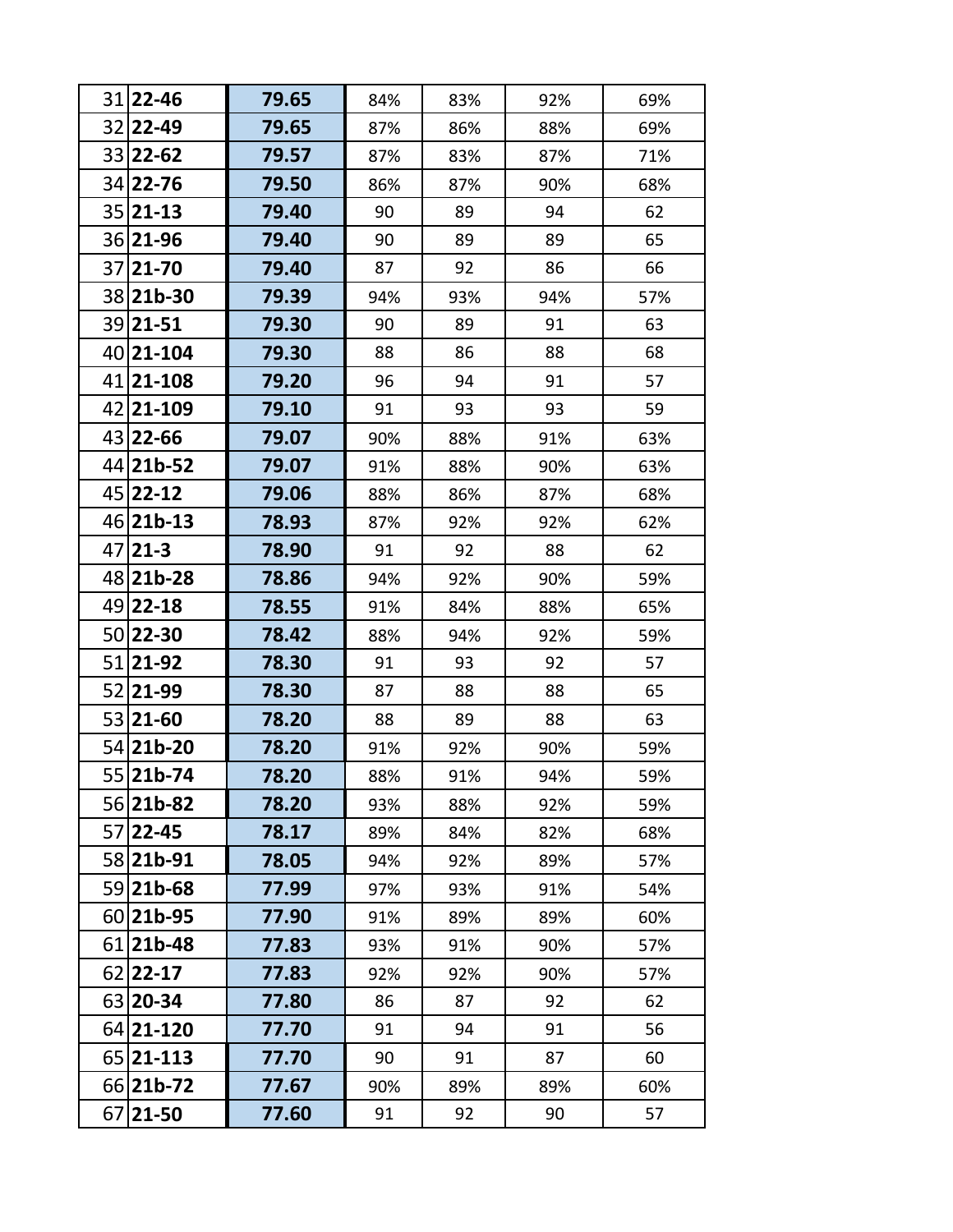|     | 68 21b-70        | 77.59 | 89% | 86% | 90% | 62% |
|-----|------------------|-------|-----|-----|-----|-----|
|     | 69 21 - 55       | 77.50 | 83  | 82  | 87  | 68  |
|     | 70 <b>21b-73</b> | 77.45 | 90% | 87% | 90% | 60% |
| 71  | 21-110           | 77.20 | 92  | 89  | 93  | 56  |
| 72  | 22-69            | 77.15 | 88% | 88% | 87% | 62% |
|     | 73 22 - 42       | 76.64 | 88% | 88% | 90% | 59% |
|     | 74 21 - 94       | 76.60 | 88  | 90  | 88  | 59  |
|     | 75 21 - 82       | 76.60 | 89  | 87  | 90  | 59  |
|     | 76 21 - 47       | 76.50 | 86  | 86  | 88  | 62  |
|     | 77 22 - 24       | 76.50 | 90% | 88% | 90% | 57% |
|     | 78 21 - 1        | 76.40 | 81  | 83  | 91  | 63  |
|     | 79 22 - 22       | 76.35 | 92% | 88% | 90% | 56% |
|     | 80 22 - 56       | 76.29 | 97% | 89% | 90% | 53% |
|     | 81 21 - 77       | 76.20 | 92  | 89  | 91  | 54  |
| 821 | $22 - 5$         | 76.20 | 87% | 88% | 89% | 59% |
| 831 | $22 - 44$        | 76.12 | 89% | 86% | 86% | 60% |
|     | 84 22 - 31       | 76.12 | 84% | 88% | 88% | 60% |
|     | 85 21 - 17       | 76.00 | 84  | 86  | 83  | 63  |
|     | 86 21b-82        | 75.92 | 92% | 94% | 90% | 51% |
| 87  | $21 - 43$        | 75.80 | 86  | 88  | 91  | 57  |
| 881 | $21b-31$         | 75.52 | 83% | 83% | 84% | 63% |
|     | 89 21 - 69       | 75.50 | 89  | 86  | 91  | 56  |
|     | 90 20 - 89       | 75.40 | 89  | 86  | 78  | 62  |
|     | 91 22-74         | 75.32 | 94% | 84% | 89% | 54% |
|     | 92 22-6          | 75.31 | 87% | 84% | 88% | 59% |
|     | 93 22 - 55       | 75.24 | 87% | 88% | 90% | 56% |
|     | 94 21 - 49       | 75.20 | 91  | 84  | 80  | 60  |
|     | 95 21b-97        | 75.18 | 88% | 93% | 89% | 53% |
|     | 96 22 - 27       | 75.10 | 87% | 89% | 91% | 54% |
|     | 97 22 - 34       | 75.08 | 89% | 83% | 86% | 59% |
|     | 98 22 - 63       | 75.07 | 83% | 84% | 81% | 63% |
|     | 99 22 - 11       | 74.21 | 87% | 86% | 90% | 54% |
|     | 100 21b-26       | 74.13 | 89% | 84% | 86% | 56% |
|     | 101 21 - 83      | 73.80 | 86  | 86  | 89  | 54  |
|     | 102 21 - 52      | 73.60 | 87  | 89  | 87  | 53  |
|     | 103 21 - 36      | 73.60 | 91  | 88  | 89  | 50  |
|     | 104 21-40        | 73.50 | 89  | 88  | 88  | 51  |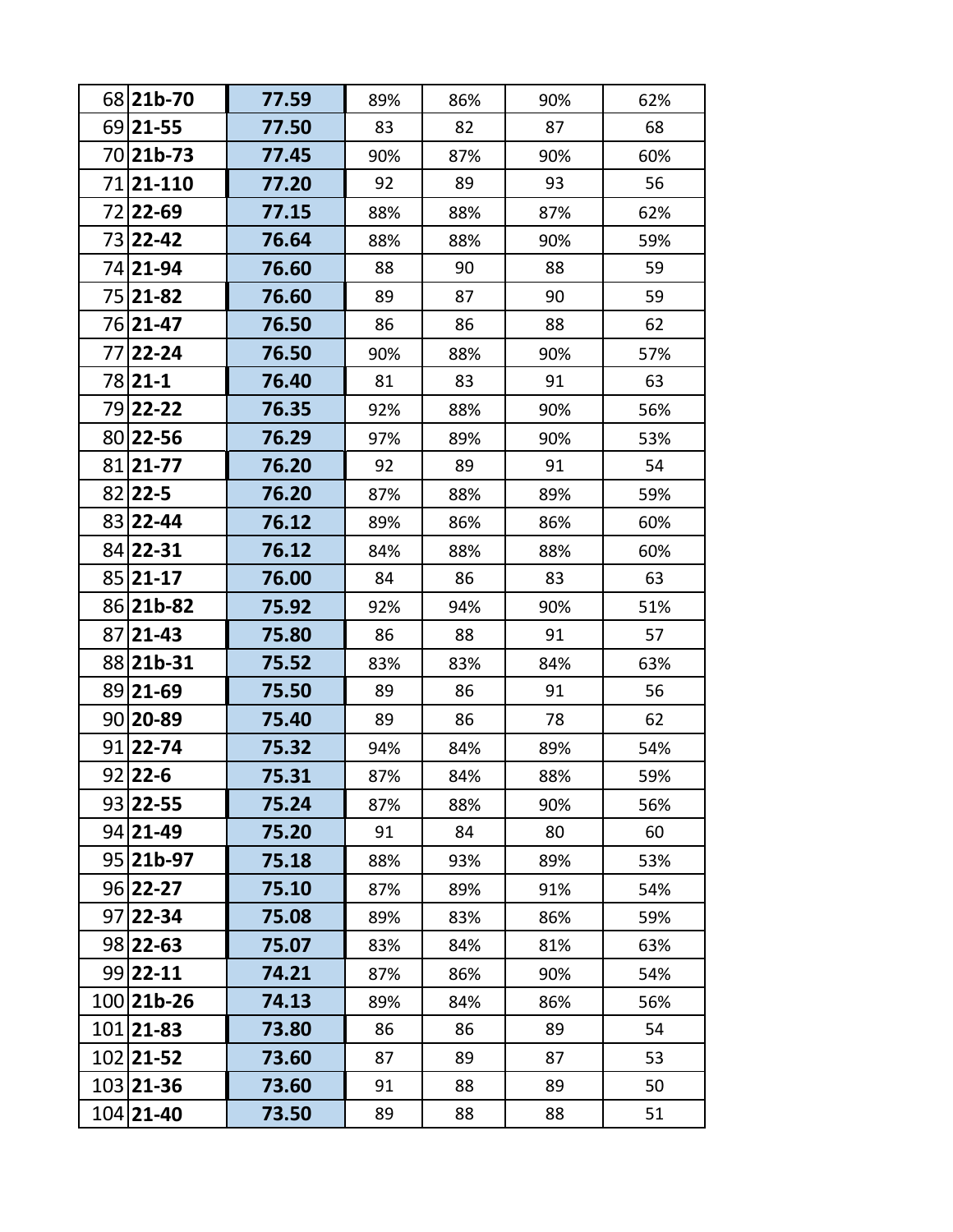| 105 21b-81       | 73.48 | 83% | 90% | 91% | 51% |
|------------------|-------|-----|-----|-----|-----|
| 106 22-19        | 73.25 | 87% | 88% | 89% | 51% |
| 107 22-9         | 73.10 | 84% | 84% | 88% | 54% |
| 108 21b-42       | 73.10 | 84% | 86% | 87% | 54% |
| 109 22-60        | 72.97 | 88% | 90% | 90% | 49% |
| 110 22-65        | 72.68 | 90% | 92% | 90% | 46% |
| 111 21 - 85      | 72.60 | 89  | 89  | 91  | 47  |
| 112 21b-77       | 72.51 | 88% | 86% | 83% | 53% |
| 113 <b>21b-6</b> | 72.43 | 87% | 81% | 86% | 54% |
| 114 21 - 48      | 72.20 | 86  | 86  | 90  | 50  |
| 115 21 - 12      | 72.10 | 90  | 86  | 88  | 49  |
| 116 21 - 32      | 71.90 | 80  | 83  | 84  | 56  |
| 117 21 - 15      | 71.90 | 84  | 87  | 91  | 49  |
| 118 21 - 65      | 71.50 | 92  | 84  | 87  | 47  |
| 119 22-64        | 71.32 | 80% | 81% | 87% | 54% |
| 120 21 - 81      | 71.30 | 89  | 89  | 88  | 46  |
| 121 21 - 21      | 71.30 | 83  | 89  | 90  | 47  |
| 122 22 - 15      | 71.27 | 83% | 86% | 93% | 47% |
| 123 22 - 51      | 71.27 | 89% | 86% | 88% | 47% |
| 124 21b-69       | 71.18 | 80% | 83% | 87% | 53% |
| 125 21b-80       | 71.03 | 84% | 83% | 84% | 51% |
| 126 21-107       | 70.40 | 89  | 89  | 89  | 43  |
| 127 21 - 79      | 70.20 | 89  | 83  | 88  | 46  |
| 128 21b-19       | 69.73 | 88% | 87% | 89% | 43% |
| 129 21-71        | 68.40 | 86  | 87  | 84  | 43  |
| 130 21b-22       | 67.80 | 82% | 88% | 87% | 41% |
| 131 22-57        | 66.26 | 87% | 86% | 86% | 37% |
| 132 22-59        | 66.04 | 84% | 87% | 86% | 37% |
| 133 22-47        | 24.12 |     |     |     | 60% |
|                  |       |     |     |     |     |
|                  |       |     |     |     |     |
|                  |       |     |     |     |     |
|                  |       |     |     |     |     |
|                  |       |     |     |     |     |
|                  |       |     |     |     |     |
|                  |       |     |     |     |     |
|                  |       |     |     |     |     |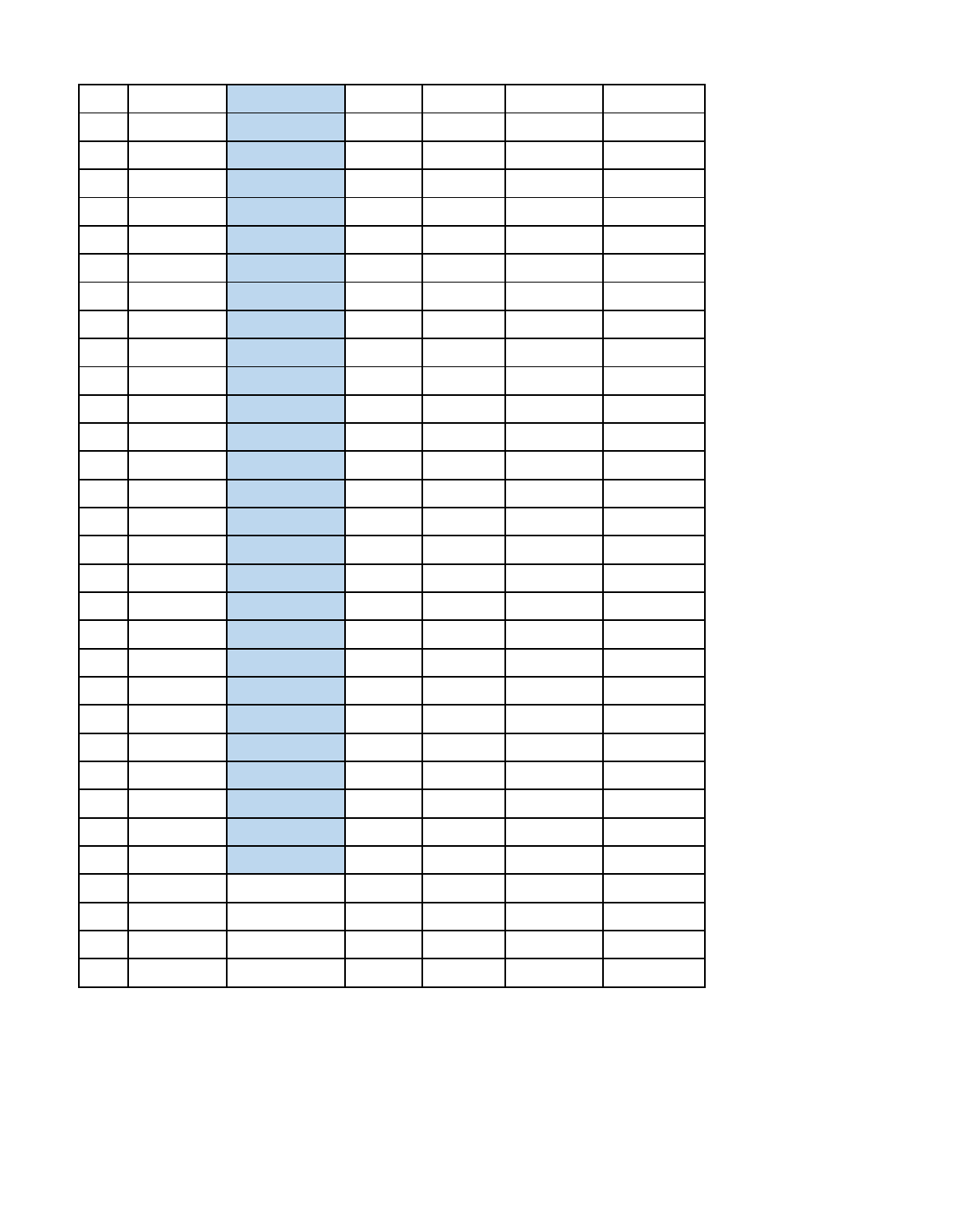| <b>Bennett Mechanical</b><br>Percentile |
|-----------------------------------------|
| 85TH                                    |
| 80TH                                    |
| 85TH                                    |
| 54TH                                    |
| 90TH                                    |
| 70TH                                    |
| 75TH                                    |
| 75TH                                    |
| 55TH                                    |
| 70TH                                    |
| 60TH                                    |
| 70TH                                    |
| 70TH                                    |
| 60TH                                    |
| 55TH                                    |
| 40TH                                    |
| 55TH                                    |
| 45TH                                    |
| 40TH                                    |
| 45TH                                    |
| 50TH                                    |
| 35TH                                    |
| 50TH                                    |
| 65th                                    |
| 60TH                                    |
| 30TH                                    |
| 40TH                                    |
| 40TH                                    |
| 40TH                                    |
| 50th                                    |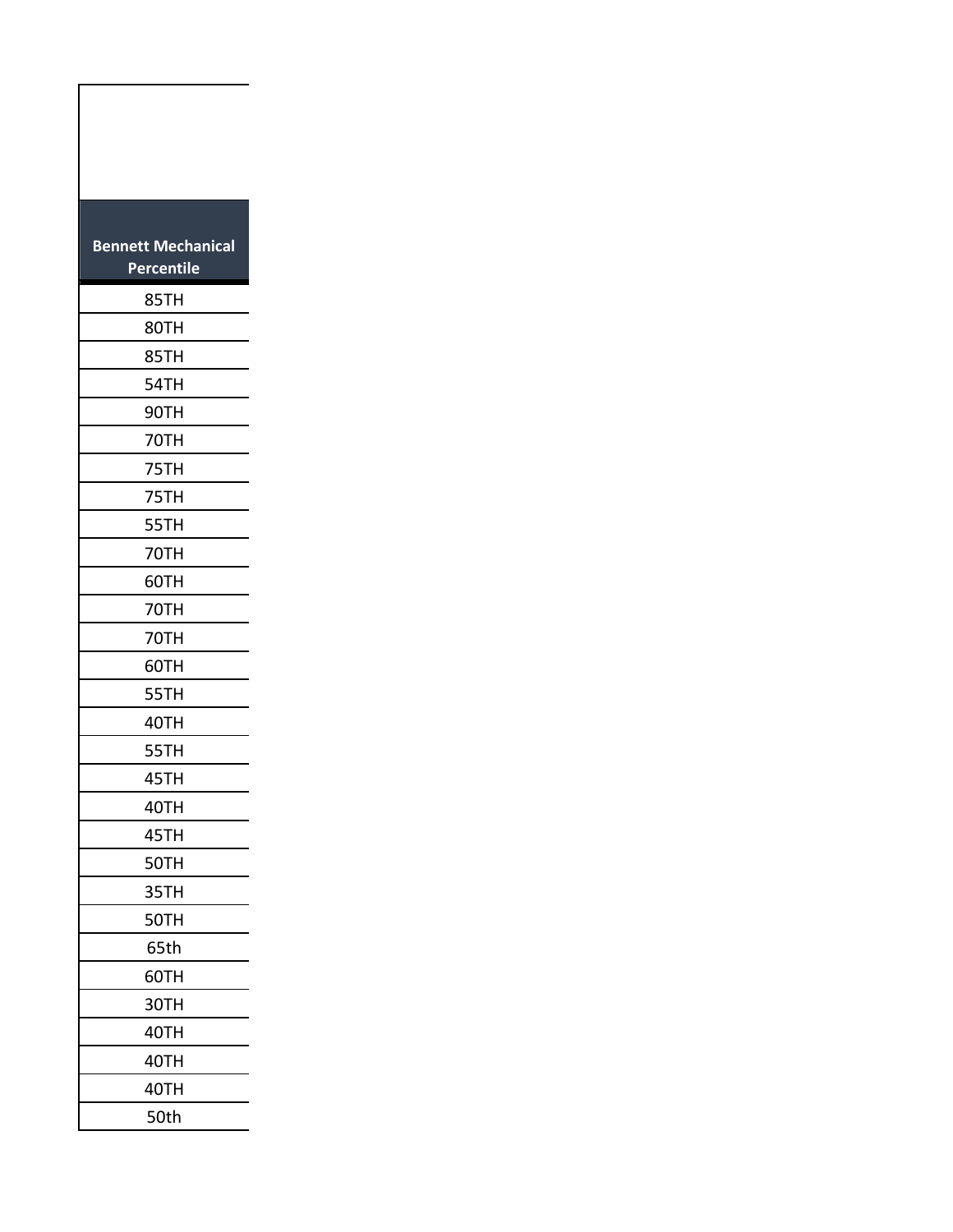| 55TH |
|------|
| 55TH |
| 60TH |
| 55TH |
|      |
|      |
| 35TH |
| 25TH |
| 40TH |
| 30th |
|      |
| 30th |
| 45TH |
| 40TH |
| 55TH |
| 40TH |
| 45th |
| 30TH |
| 45TH |
| 30TH |
|      |
| 40th |
| 35th |
| 30TH |
| 30TH |
| 30TH |
| 55TH |
| 25TH |
| 15TH |
| 35TH |
| 25TH |
| 25TH |
| 35th |
|      |
| 40th |
| 35TH |
|      |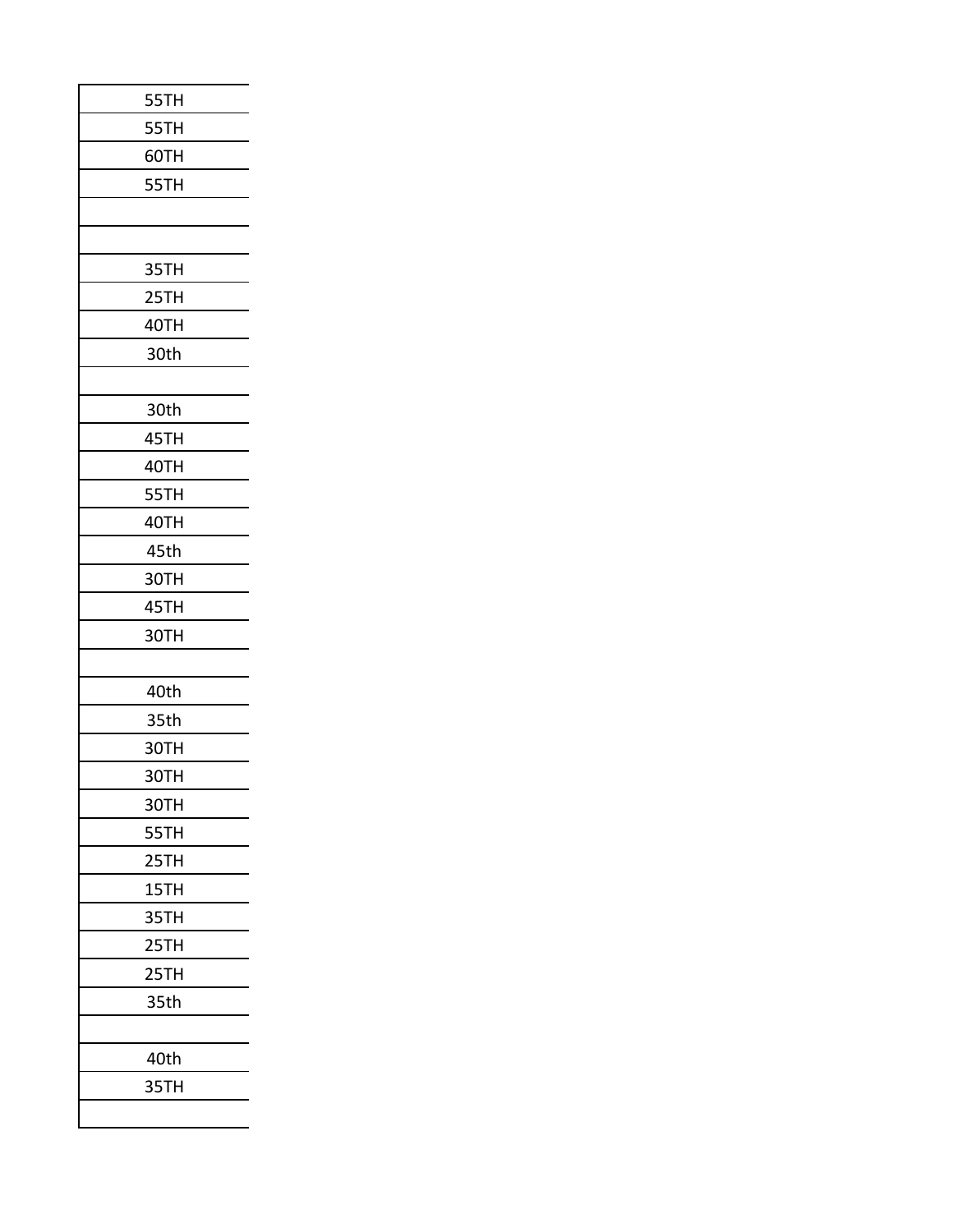| 40TH |
|------|
| 25th |
| 35TH |
| 25th |
| 40TH |
| 30TH |
|      |
|      |
|      |
| 25TH |
| 35th |
| 20TH |
| 15TH |
| 15th |
| 30TH |
| 35TH |
| 40TH |
| 20th |
| 10TH |
| 40th |
| 40TH |
| 15th |
| 25th |
| 15TH |
| зотн |
| 20TH |
| 15th |
| 15TH |
| 15TH |
| 30TH |
| 40TH |
| 15TH |
| 20TH |
|      |
|      |
|      |
| 10th |